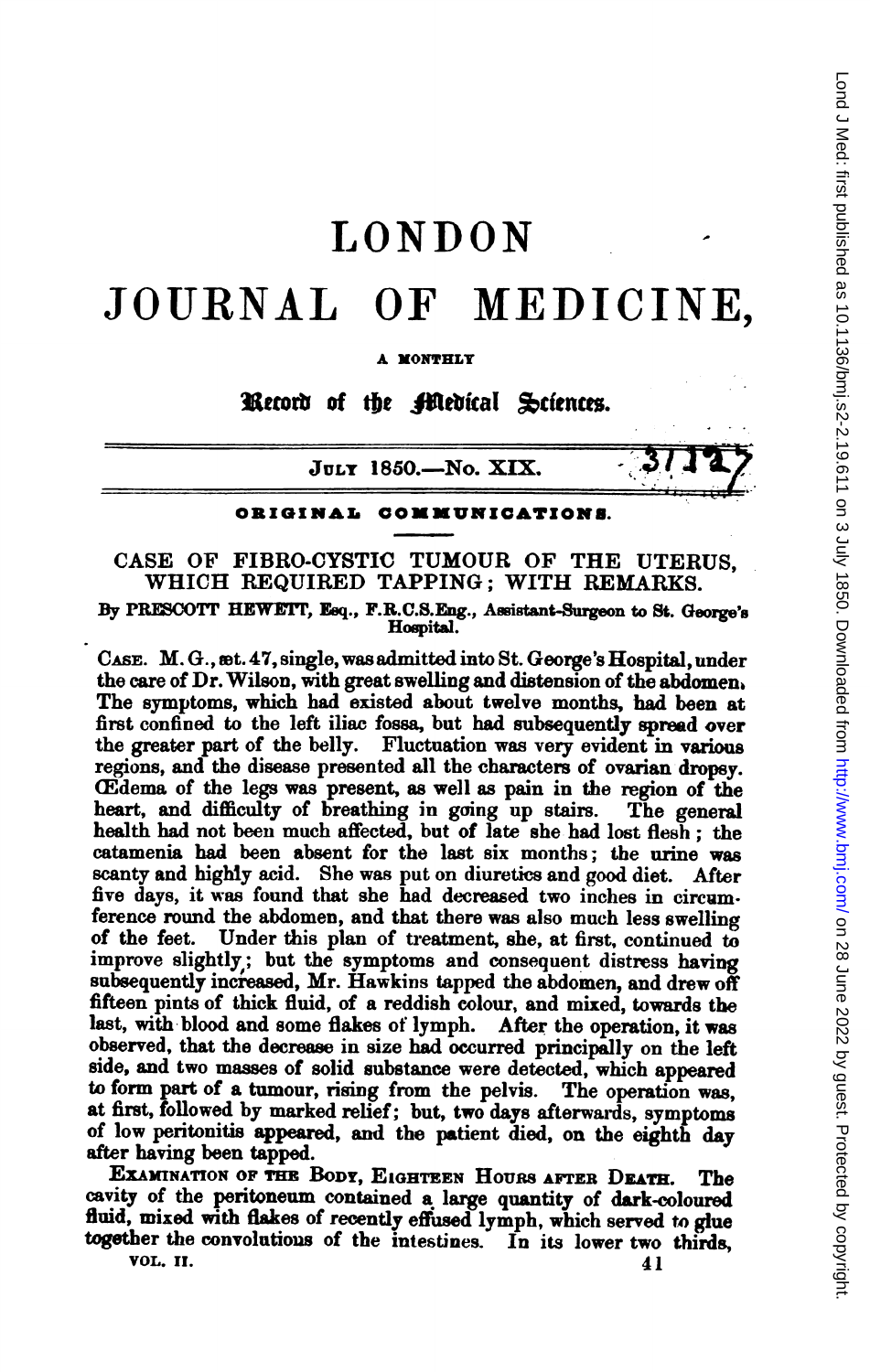the abdomen was occupied by a large tumour, which, rising out of the pelvis, had displaced the intestines, and become attached, by slight adhesions, to the anterior wall of the belly. The upper part of this adhesions, to the anterior wall of the belly. tumour was composed of large, membranous-looking cysts, with thin walls, the interior of which was inflamed, and filled with a quantity of thick, dark-coloured fluid. It was one of these cysts which had been It was one of these cysts which had been tapped during life. Towards its lower part, the tumour was principally formed of a more solid substance, and filled with an enormous number of cysts, varying from the size of a pin's head to that of a large orange. These cysts, which were all lined with a thin, smooth, delicate-looking membrane, were filled with clear fluid, containing a large quantity of albumen. The diseased mass was, at first, thought to be connected with one of the ovaries, but both these organs were found to be lying behind it, and quite healthy. On further inspection, the tumour was traced to the right side of the fundus of the uterus, to which part it was connected by means of a pediele, two inches in breadth, and an inch and a half in length, formed by the fibres of the uterus, which were traced upwards some distance, and then lost. Among these fibres, were several vessels of a large size. Here and there, in the lower part of the tumour, were scattered some spots of fibrous tissue, hard, dense, and without any cysts. In the body of the uterus, deeply imbedded in its structure, there was <sup>a</sup> common fibrous tumour, of the size of <sup>a</sup> bean. There was no affection whatever of any of the glands. viscera contained in the abdomen, as well as those in the thorax, were all quite healthy.

Mieroscopic examination proved that the tumour was essentially of a fibrous character.

RExARKS. Accumulations of fluid, in connection with Fibrous Tumours of the Uterus, may occur under various forms. As they present all the characters of ovarian dropsy very strongly marked, such cases are of great importance, for they have sometimes led to errors in diagnosis, and to useless operations; especially those cases in which the fluid is poured out into numerous small cysts.

The fluid is sometimes contained in a single cavity, formed by the softening and subsequent removal of the centre of the tumour, the place of which becomes filled up by serum. This, by gradually distending and thinning the outer part of the tumour, may make the disease appear as if it had been, from its origin, a cyst. The quantity of fluid contained in cavities thus formed may be very great.

In other cases there are several cysts containing fluid, which are produced in a different manner. Here, the cavities, lying between the fibres constituting the tumour, are generally towards its circumference, and that principally in cases where the mass, having grown more rapidly than usual, has acquired a large size. In a Fibrous Tumour of the Uterus, weighing fifty-four pounds, which I dissected some time ago, I found several cavities, which were all situated towards its circumference. Some of these were round, others of a semi-lunar sbape-the latter appearing to have been the original shape of the greater number of the cysts. Their formation may be thus explained. The tumour was of a pear-like shape, and composed of layers of fibres, presenting a somewhat looped appearance. The extremities of these layers, being firmly con-The extremities of these layers, being firmly con-